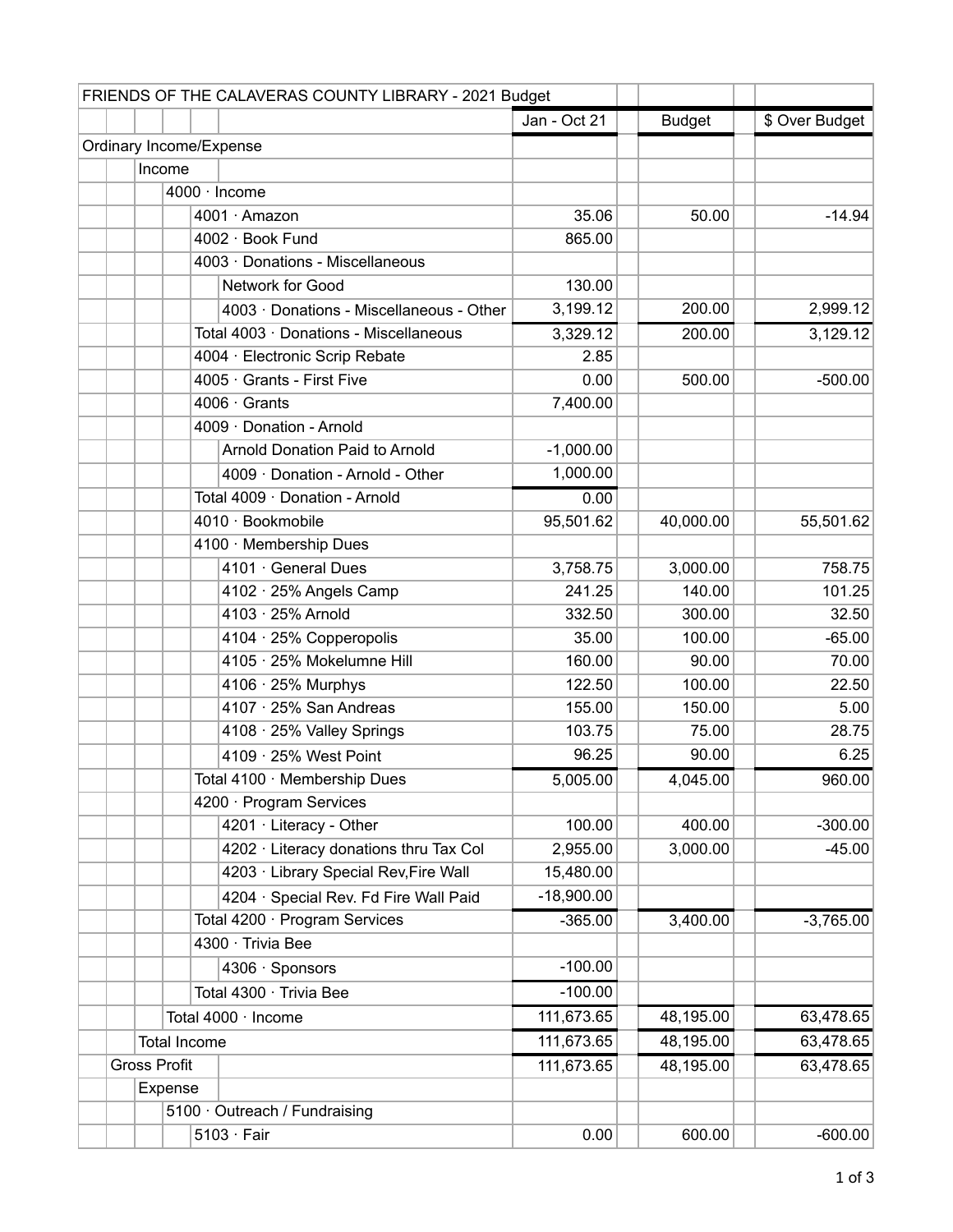|  | 5105 · Postage                          |           | 100.00      | 66.00       |
|--|-----------------------------------------|-----------|-------------|-------------|
|  | 5106 · Publicity / Marketing Supplies   | 0.00      | 250.00      | $-250.00$   |
|  | Total 5100 · Outreach / Fundraising     | 166.00    | 950.00      | $-784.00$   |
|  | 5200 · General Operating Accounts       |           |             |             |
|  | 5201 · Accounting Fees / CPA            | 0.00      | 2,500.00    | $-2,500.00$ |
|  | 5202 · Administrative costs - Comm. Tr  | 0.00      | 25.00       | $-25.00$    |
|  | 5204 · Bank Service Charges             | 409.99    | 35.00       | 374.99      |
|  | 5206 · Dues and Subscriptions FOLUSA    | 80.00     | 80.00       | 0.00        |
|  | 5207 · Insurance                        |           |             |             |
|  | Liability Insurance                     | 1,525.00  | 1,400.00    | 125.00      |
|  | State Compensation Ins.                 | 551.91    | 600.00      | $-48.09$    |
|  | Total 5207 · Insurance                  | 2,076.91  | 2,000.00    | 76.91       |
|  | 5209 Office Supplies                    | 112.77    | 600.00      | $-487.23$   |
|  | 5210 · Postage                          | 70.80     | 200.00      | $-129.20$   |
|  | $5211 \cdot$ Rent                       | 0.00      | 1,200.00    | $-1,200.00$ |
|  | 5212 · State Filing Fee                 | 0.00      | 100.00      | $-100.00$   |
|  | 5213 · Website contract                 | 348.00    |             |             |
|  | 5215 · WP Janitor                       | 220.00    |             |             |
|  | 5217 · Yard Maintenance                 | 5,550.00  | 7,200.00    | $-1,650.00$ |
|  | $5218 \cdot$ Other                      | 1,000.00  |             |             |
|  | Total 5200 · General Operating Accounts | 9,868.47  | 13,940.00   | $-4,071.53$ |
|  | 5300 · Branch %                         |           |             |             |
|  | 5301 · Angels Camp %                    | 232.50    | 140.00      | 92.50       |
|  | 5302 · Arnold %                         | 261.25    | 300.00      | $-38.75$    |
|  | 5303 · Copperopolis %                   | 0.00      | 100.00      | $-100.00$   |
|  | 5304 · Mokelumne Hill %                 | 126.25    | 90.00       | 36.25       |
|  | 5305 · Murphys %                        | 122.50    | 100.00      | 22.50       |
|  | 5306 · San Andreas %                    | 96.25     | 150.00      | $-53.75$    |
|  | 5307 · Valley Springs %                 | 103.75    | 75.00       | 28.75       |
|  | 5308 · West Point %                     | 71.25     | 90.00       | $-18.75$    |
|  | Total 5300 · Branch %                   |           | 1,045.00    | $-31.25$    |
|  | 5400 · Payroll Expenses Budgeted        |           |             |             |
|  | 5401 · Angels Camp                      |           |             |             |
|  | Angels Camp Wage Reimb.                 | 0.00      | $-3,240.00$ | 3,240.00    |
|  | 5401 · Angels Camp - Other              | 0.00      | 3,240.00    | $-3,240.00$ |
|  | Total 5401 · Angels Camp                | 0.00      | 0.00        | 0.00        |
|  | 5402 · Arnold                           |           |             |             |
|  | Arnold Wage Reimb.                      | $-434.65$ | $-3,240.00$ | 2,805.35    |
|  | 5402 · Arnold - Other                   | 0.00      | 3,240.00    | $-3,240.00$ |
|  | Total 5402 · Arnold                     | $-434.65$ | 0.00        | $-434.65$   |
|  | 5403 · Copperopolis                     |           |             |             |
|  | Copper Wage Reimbur.                    | 0.00      | $-3,240.00$ | 3,240.00    |
|  | 5403 · Copperopolis - Other             | 0.00      | 3,240.00    | $-3,240.00$ |
|  | Total 5403 · Copperopolis               | 0.00      | 0.00        | 0.00        |
|  | 5404 · Murphys                          |           |             |             |